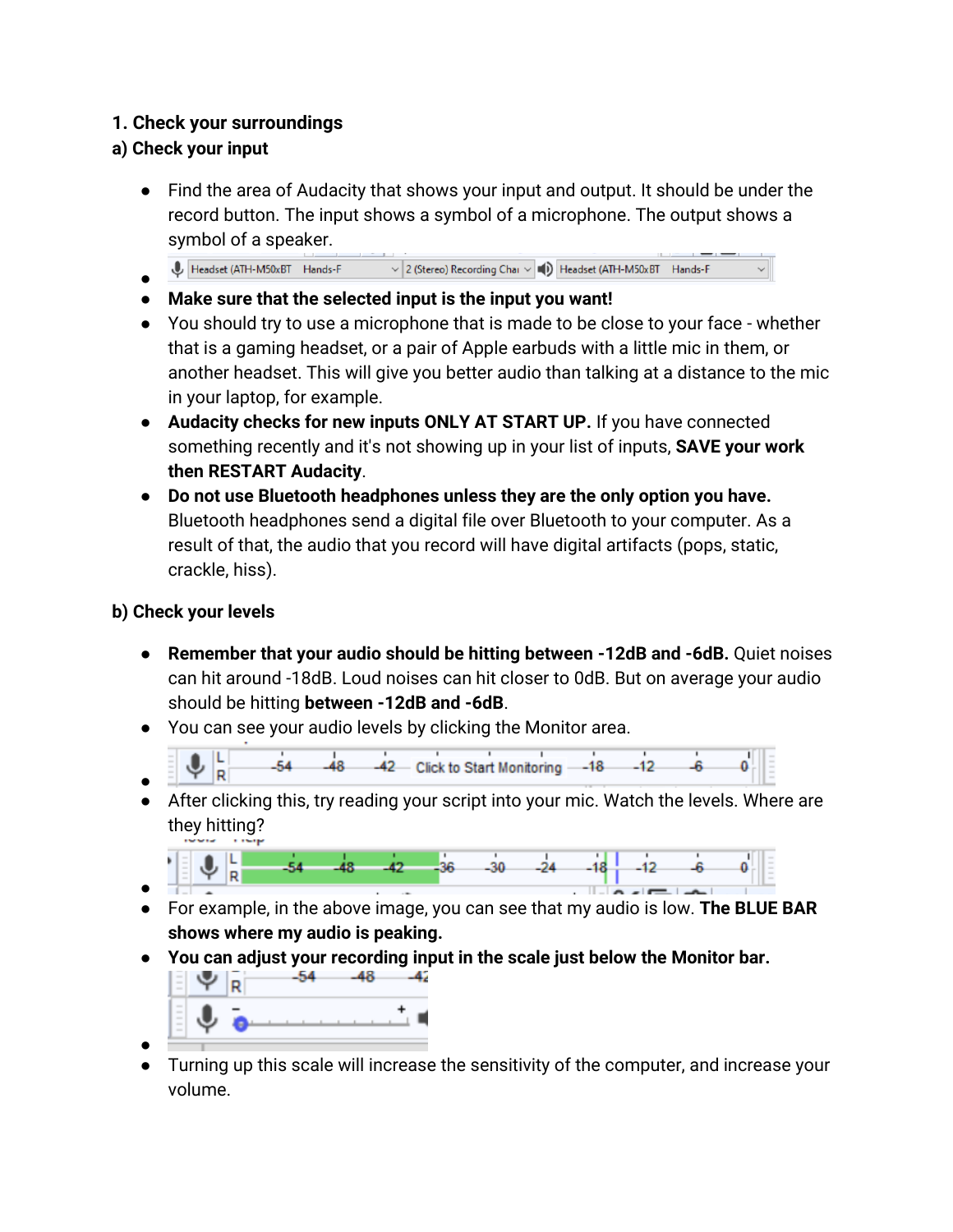

#### **c) Check for pops**

● **As you listen to your levels, be aware of 'pops'.** A 'pop' is when one part of a word hits louder than all the others.



- ● **Pops usually happen on sounds that take a lot of air to make - 'P', 'K', 'T', 'D'.**
- **If you are seeing pops** in your audio, that is a sign that **you need to move away from the microphone**.

#### **d) Check for echo**

- Try talking in the room you want to record in **is your voice echoing?** Echo will muddy up your recording.
- **Blank, flat surfaces will echo.** Try to find a room that has soft surfaces in it clothing, books, furniture, even people! **Soft surfaces absorb sound and reduce echo.** If you have a walk-in closet that is full of clothes, try recording in there. If all else fails, try making a blanket fort over you and your mic.

#### **e) Check for background noise**

- Be silent and listen to the room you are recording in. **Is there noise in the background?**
- **Your brain will tune out noises that you are used to** the fridge humming, the air conditioner thumping, the sound of people talking from another room, etc - **but the microphone will pick them up!** Try to move away from all noise.
- Take a test recording. **Is there noise from your microphone?**
- **Some microphones will produce a hiss or buzz on their own.** Sometimes there is noise due to a loose cable or dirty jack connection. Bluetooth microphones will produce digital artifacts like static.Try to swap out tech that is making noise.